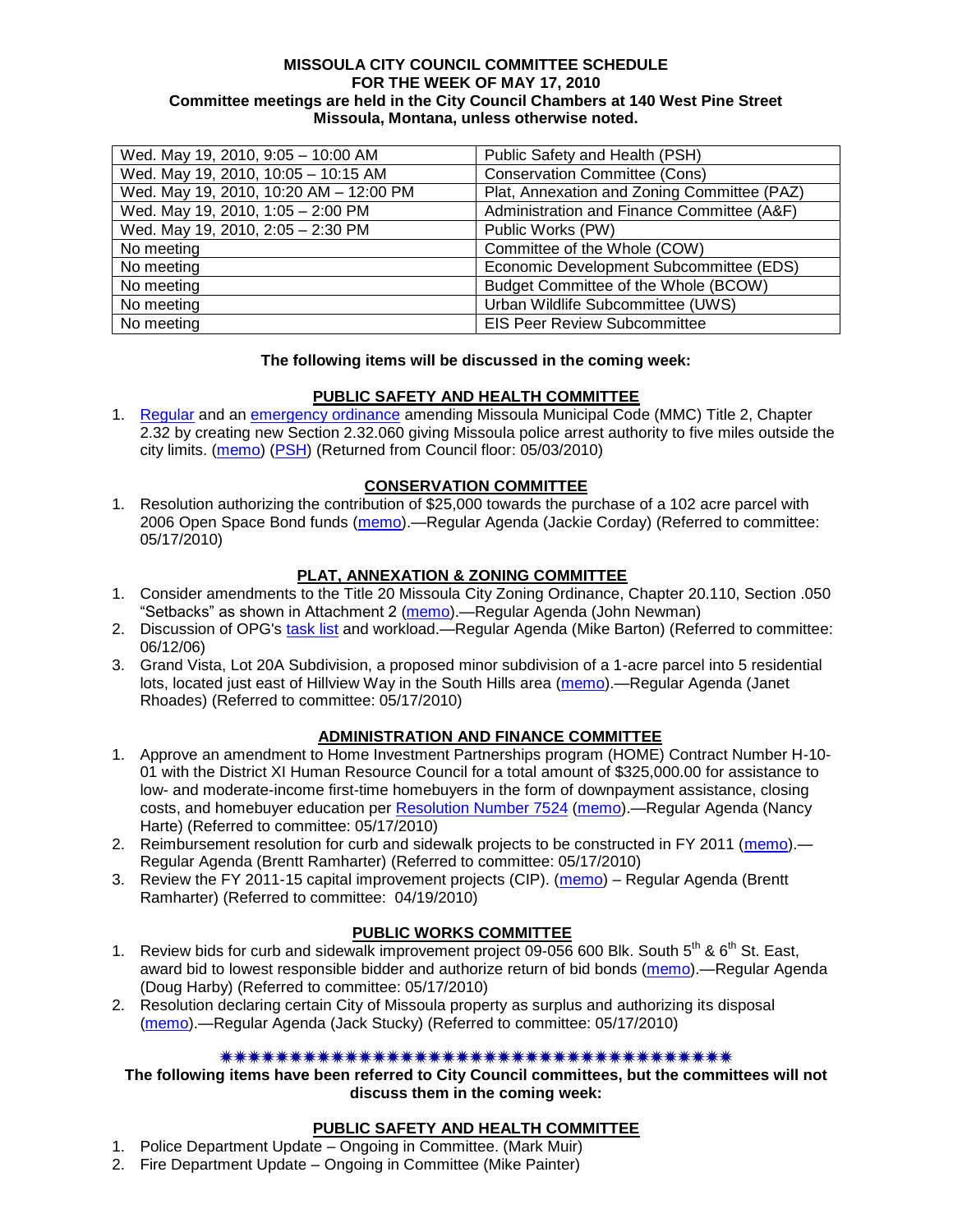- 3. Health Department Update Ongoing in Committee. (Ellen Leahy)
- 4. An [ordinance](ftp://ftp.ci.missoula.mt.us/Packets/Council/2008/2008-12-15/2008CatOrdinanceAmendment%5B1%5D.pdf) amending Missoula Municipal Code Chapter 6.09 entitled "Missoula Cat Ordinance" section 6.09.010 through 6.09.090 to amend definitions, to limit the number of cats over the age of four months that a person, family, or household can harbor, keep, or maintain to five and to enact other general amendments. [\(PS&H\)](ftp://ftp.ci.missoula.mt.us/Packets/Council/2008/2008-12-15/081210psh.pdf) (Returned from Council floor: 01/12/09)
- 5. An [ordinance](ftp://ftp.ci.missoula.mt.us/Packets/Council/2008/2008-12-15/DogOrdinance--PSHrevisions.pdf) amending Missoula Municipal Code Title 6 entitled "Animals" generally amending Chapter 6.04 entitled "Animals Running at Large" and Chapter 6.08 entitled "Dogs and Pet Shops," increasing the fee when an animal is impounded and establishing a fee for a boarding kennel license. [\(PS&H\)](ftp://ftp.ci.missoula.mt.us/Packets/Council/2008/2008-12-15/081210psh.pdf) (Returned from Council floor: 01/12/09)

# **CONSERVATION COMMITTEE**

## **PLAT, ANNEXATION & ZONING COMMITTEE**

- 1. Annexation. (see separate list at City Clerk's Office for pending annexations) (Ongoing in Committee)
- 2. Update the Rattlesnake Valley Comprehensive Plan Amendment [\(memo\)](ftp://ftp.ci.missoula.mt.us/Packets/Council/2007/2007-04-02/Referrals/Rattlesnake_Plan_Update_referral.pdf).—Regular Agenda (Dave Strohmaier) (Referred to committee: 04/02/07)
- 3. Request to rezone the property legally described as Lot 3 of Scott Street Lots Subdivision, located in Section 16, T13N, R19W, P.M.M. form D (Industrial) to I-1 (Light Industrial), based on the finding of fact and conclusions of law. (PAZ [05/21/08\)](ftp://ftp.ci.missoula.mt.us/Packets/Council/2008/2008-06-02/080521paz.pdf) (Returned from Council floor: 6/2/08)
- 4. Ongoing discussion of City planning issues with members of the Planning Board.—Regular Agenda (Bob Jaffe) (Referred to committee: 3/20/06)
- 5. Discuss the implications of the Sonata Park court case [\(memo\)](http://www.ci.missoula.mt.us/DocumentView.aspx?DID=3268).—Regular Agenda (Bob Jaffe) (Referred to committee: 03/08/10)

# **ADMINISTRATION AND FINANCE COMMITTEE**

- 1. Approve claims. (Ongoing) (Consent Agenda)
- 2. Approve journal vouchers. (Ongoing) (Consent Agenda)
- 3. Approve budget transfers. (Ongoing) (Consent Agenda)
- 4. An ordinance amending the municipal code as it relates to bike licensing. [\(A&F\)](ftp://ftp.ci.missoula.mt.us/Packets/Council/2008/2008-12-15/081210af.pdf) (Returned from council floor: 12/15/08)
- 5. Implications of establishing maintenance districts. [\(memo\)](ftp://ftp.ci.missoula.mt.us/Packets/Council/2009/2009-05-11/Referrals/MaintenanceDistricts.pdf) Regular Agenda (Bob Jaffe) (Referred to committee: 05/11/09)
- 6. Clarify position of council member who also serves on the board of a non-profit agency that has dealings with the city. [\(memo\)](http://www.ci.missoula.mt.us/DocumentView.aspx?DID=1840) – Regular Agenda (Ed Childers) (Referred to committee: 07/20/2009)
- 7. [Resolution](http://www.ci.missoula.mt.us/DocumentView.aspx?DID=2373) of the Missoula City Council establishing a tourism business improvement district consisting of non-contiguous lands within the City of Missoula for the purpose of aiding tourism, promotion and marketing within the district. [\(Exhibit A\)](http://www.ci.missoula.mt.us/DocumentView.aspx?DID=2090) [\(Exhibit B\)](http://www.ci.missoula.mt.us/DocumentView.aspx?DID=2374) [\(memo\)](http://www.ci.missoula.mt.us/DocumentView.aspx?DID=2097) [\(A&F\)](http://www.ci.missoula.mt.us/Archive.aspx?ADID=1172) (Returned from Council floor: 10/05/09)
- 8. Review the FY 2010-14 CIP projects in committee [\(memo\)](ftp://ftp.ci.missoula.mt.us/Packets/Council/2009/2009-03-23/Referrals/RefAFCIPBudgetReviewFY2010-2014CIP.pdf).—Regular Agenda (Brentt Ramharter) (Referred to committee: 03/23/09)
- 9. Ratification of recommended refunding of the 2001A General Fund Obligation Bond issue in order to save future interest costs [\(memo\)](http://www.ci.missoula.mt.us/DocumentView.aspx?DID=3446).—Regular Agenda (Brentt Ramharter) (Referred to committee: 04/05/10)

# **PUBLIC WORKS COMMITTEE**

- 1. Consider the sizes of grease interceptors for the restaurant industry [\(memo\)](ftp://ftp.ci.missoula.mt.us/Packets/Council/2008/2008-04-21/Referrals/Industrial_waste_restaurants.pdf).—Regular Agenda (Stacy Rye and Bob Jaffe) (Referred to committee: 04/21/08)
- 2. Consider restructuring the city's Sewer Loan Program along the lines of the recently approved change to the Sidewalk & Curb Loan Fund.—Regular Agenda (Ed Childers) (Referred to committee: 06/26/06)
- 3. Interlocal Agreement between the City of Missoula and the County of Missoula related to the Reserve Street / Mullan Road Intersection Improvements Project [\(memo\)](http://www.ci.missoula.mt.us/DocumentView.aspx?DID=2959).—Regular Agenda (Gregg Wood) (Referred to committee: 01/11/10)
- 4. Review infrastructure conditions at the locations of serious and fatal traffic accidents: 2007-2009 [\(memo\)](http://www.ci.missoula.mt.us/DocumentView.aspx?DID=3031).—Regular Agenda (Jason Wiener) (Referred to committee: 01/25/10)
- 5. Resolution to restore vacated Inez Street at South 2<sup>nd</sup> Street to the public trust and public use, and vacate a public access easement that was a condition of the vacation [\(memo\)](http://www.ci.missoula.mt.us/DocumentView.aspx?DID=3573).—Regular Agenda (Carla Krause) (Referred to committee: 04/26/2010)

# **COMMITTEE OF THE WHOLE**

1. Mayor's Update – Ongoing in Committee. (Mayor Engen)